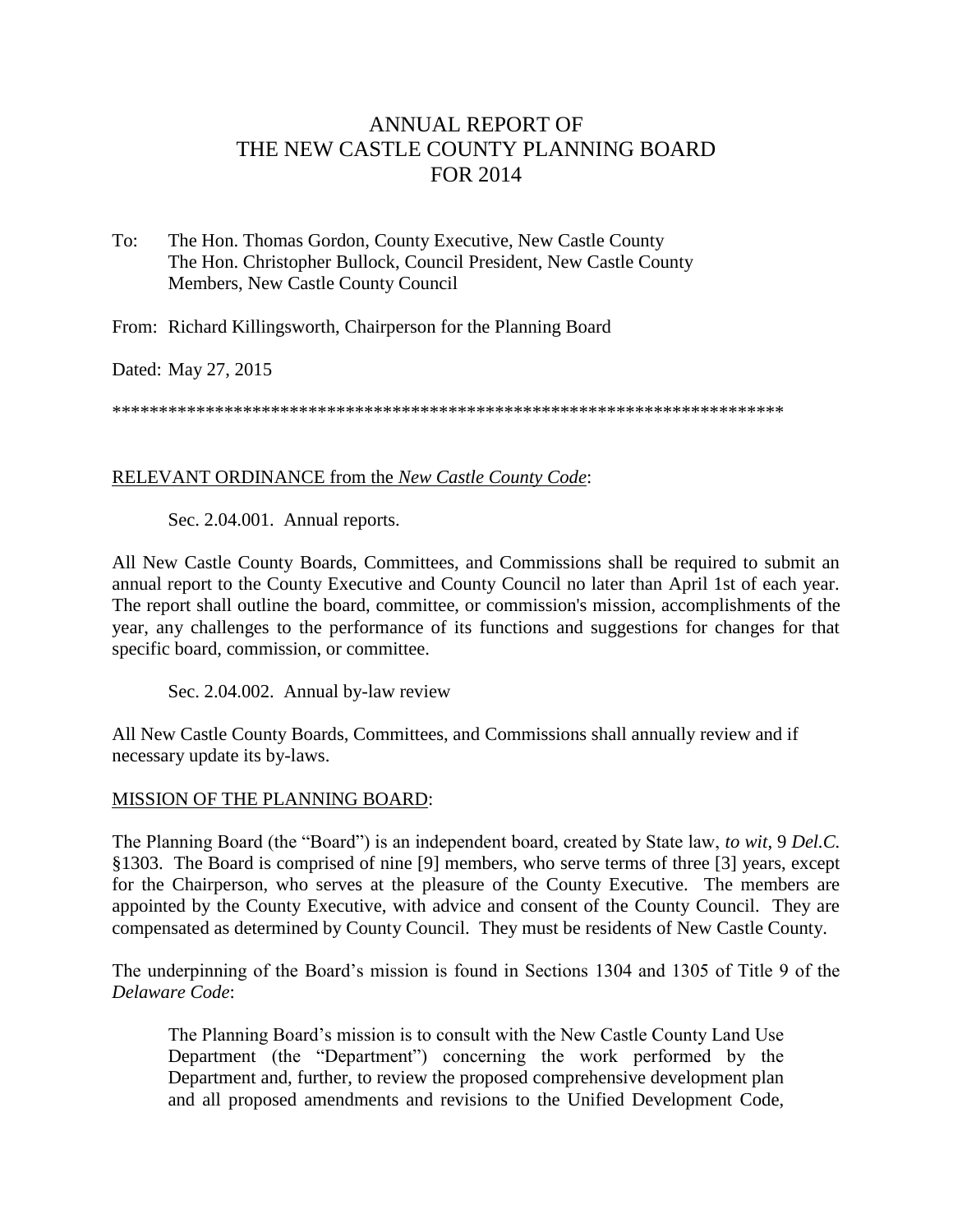including proposed zoning and subdivision regulations. After review of any such proposals, the Board shall report to County Council its recommendations with respect to actions to be taken in connection with such proposals.

Further specificity of the Board's function can be found in the *New Castle County Code*:

Sec. 40.30.310. Planning Board.

The Planning Board shall consist of nine (9) members having the following powers and duties:

A. To review, hear, consider and make recommendations to approve or disapprove applications for zoning map and Code text amendments, as indicated in Table 40.30.110.

B. To initiate, prepare or cause to be prepared a zoning or land development code or amendments thereto, and make recommendations to County Council and the County Executive as the Board deems appropriate.

C. To prepare or cause to be prepared the Comprehensive Development Plan, or any element or portion thereof, and make recommendations to County Council and the County Executive as the Board deems appropriate.

D. To initiate, review, hear, consider and make recommendations to County Council and the County Executive to approve or disapprove amendments to the Comprehensive Development Plan.

E. To adopt additional or amended rules of procedure consistent with this Section to govern the Planning Board's proceedings.

F. To conduct studies of the County's resources and needs and to report its findings and recommendations, with reference thereto, from time to time, to County Council and the County Executive.

G. Any other power or duty provided for under State law or indicated in Table 40.30.110 of this Article.

## ACCOMPLISHMENTS:

Except in the case of rescheduling for holidays, the Board holds public hearings on the first Tuesday evening of every month, or more often as need dictates. These public hearings are jointly held by the Board and the Department of Land Use. The Board's business meeting is typically held on the third Tuesday morning of every month. From January 2014 through December 2014, the Board held seven (7) public hearings. The chart below provides an accounting of the types and numbers of applications heard by the Board:

| PB PH<br>Date | Exploratory<br>Plans | Preliminary<br>Plans | Rezonings | Deed<br>Restriction<br>Changes | Text<br>Amendments | Subdivision<br>Appeals/Variances |  |  |  |  |
|---------------|----------------------|----------------------|-----------|--------------------------------|--------------------|----------------------------------|--|--|--|--|
| $1/-/14$      | No PB PH             |                      |           |                                |                    |                                  |  |  |  |  |
| $2/-/14$      | No PB PH             |                      |           |                                |                    |                                  |  |  |  |  |
| 3/4/14        |                      |                      |           |                                |                    |                                  |  |  |  |  |
| $4/-/14$      | No PB PH             |                      |           |                                |                    |                                  |  |  |  |  |